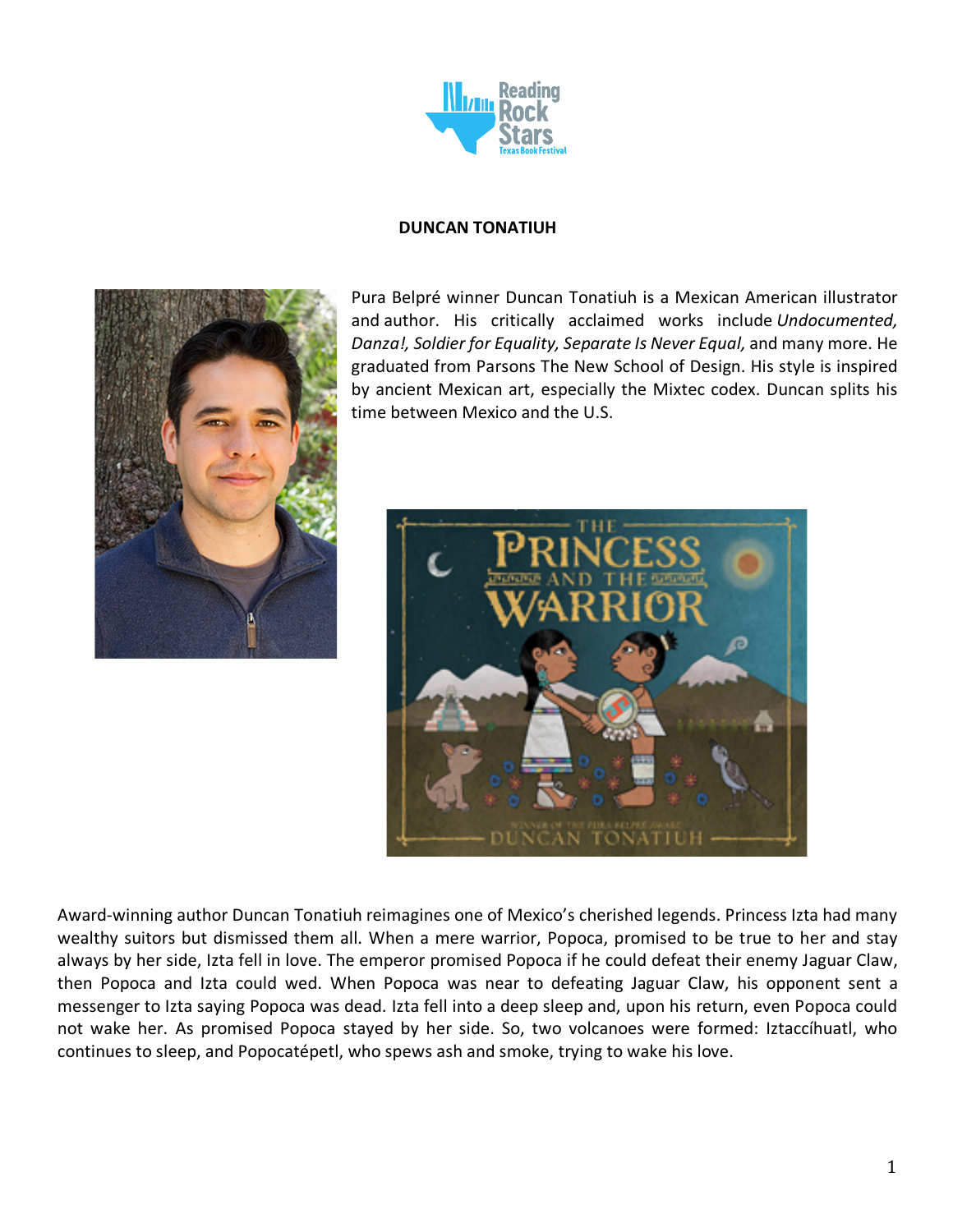### *The Princess and the Warrior*

**RRS connection to TEKS (2nd-3rd grade): Please refer to TEKS for English Language Arts and Reading:**

- *Comprehension skills*
- *Response skills*
- *Author's purpose and craft*
- *Composition I: listening, speaking, reading, writing, and thinking using multiple texts--writing process.*
- *Composition II: listening, speaking, reading, writing, and thinking using multiple texts--genres.*
- *Inquiry and research*

## **Vocabulary (also see glossary):**

- princess
- warrior
- emperor
- volcanoes: Popocatepetl & Iztaccihuatl
- Mexico City
- poetry (Flor y Canto)
- Quetzal
- Tonatiuh
- Citlalli
- cenzontle
- milpas
- tlatoani
- chimalli
- macuahuitl
- octli
- petlatl
- xóchitl

## **Pre-reading engagement:**

- What does an author do? Think about the title of the book? What does it tell us about the story? What do you think the story is about?
- What does an illustrator do? What did you learn about the illustrator? What does he/she do?
- Look at the artwork featured in the book. What do you notice? Look carefully at the features of characters and textures. What do you see? How does the book's artwork make you feel?
- Learn a little about the author, Duncan. What information about Duncan stands out?
- Ask your librarian to help you find more information about Mixtec codices. What would you like to learn more about before reading the book?

# **While/post reading engagement:**

- Think about your favorite stories about princesses and warriors? Is this story different or the same?
- Make a character chart to help you understand the characters of the story.
- Have you heard this story before? Have you heard any stories about Mexican indigenous people?